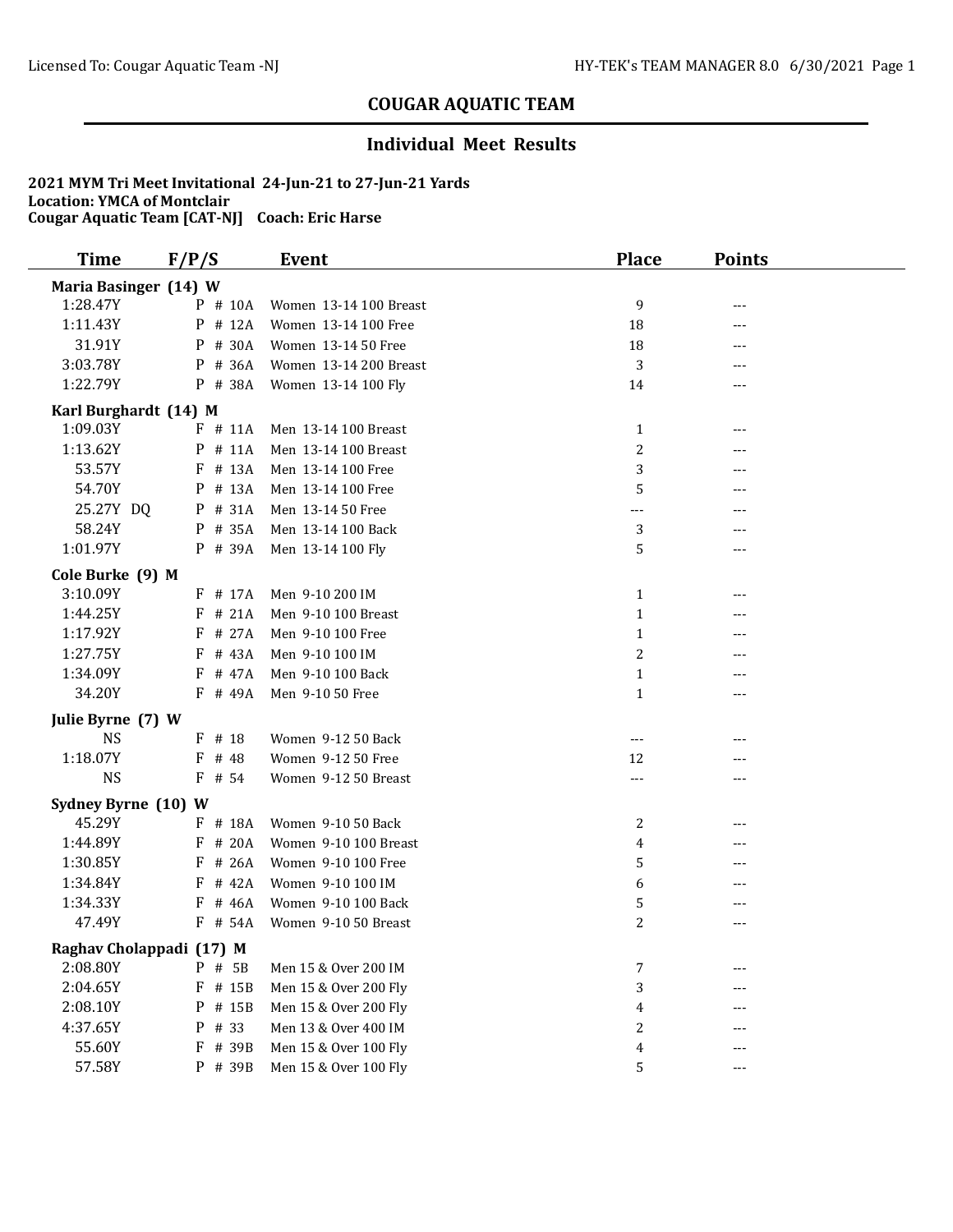### **Individual Meet Results**

| <b>Time</b>            | F/P/S      | <b>Event</b>                     | <b>Place</b>   | <b>Points</b> |  |
|------------------------|------------|----------------------------------|----------------|---------------|--|
| Frank D'Addone (9) M   |            |                                  |                |               |  |
| 51.05Y DQ              | $F$ # 19A  | Men 9-10 50 Back                 |                | ---           |  |
| 2:50.75Y DQ            | $F$ # 21A  | Men 9-10 100 Breast              | ---            |               |  |
| 1:42.58Y               | $F$ # 27A  | Men 9-10 100 Free                | 8              |               |  |
| 1:57.71Y               | $F$ # 43A  | Men 9-10 100 IM                  | 5              | ---           |  |
| 1:48.61Y               | $F$ # 47A  | Men 9-10 100 Back                | 5              |               |  |
| 46.07Y                 | $F$ # 49A  | Men 9-10 50 Free                 | 4              | ---           |  |
| Cole Desiderio (11) M  |            |                                  |                |               |  |
| 1:13.92Y               | $F$ # 43B  | Men 11-12 100 IM                 | 2              | ---           |  |
| 1:13.84Y               | $F$ # 47B  | Men 11-12 100 Back               | 2              | ---           |  |
| 29.51Y                 | $F$ # 49B  | Men 11-12 50 Free                | $\overline{c}$ | ---           |  |
| Kasey Desiderio (13) W |            |                                  |                |               |  |
| 2:32.17Y               | $P$ # 4A   | Women 13-14 200 IM               | 5              | ---           |  |
| 1:00.25Y               | $F$ # 12A  | Women 13-14 100 Free             | 4              |               |  |
| 1:00.83Y               | # 12A<br>P | Women 13-14 100 Free             | 6              |               |  |
| 28.59Y                 | # 30A<br>P | Women 13-14 50 Free              | 9              |               |  |
| 1:06.93Y               | # 34A<br>F | Women 13-14 100 Back             | 3              |               |  |
| 1:09.31Y               | $P$ # 34A  | Women 13-14 100 Back             | 5              | ---           |  |
|                        |            |                                  |                |               |  |
| Jack DeVilbiss (17) M  |            |                                  |                |               |  |
| 2:02.99Y               | P # 5B     | Men 15 & Over 200 IM             | 2              | ---           |  |
| 1:01.31Y               | # 11B<br>F | Men 15 & Over 100 Breast         | $\overline{c}$ | ---           |  |
| 1:02.08Y               | # 11B<br>P | Men 15 & Over 100 Breast         | 3              | ---           |  |
| 50.28Y                 | P # 13B    | Men 15 & Over 100 Free           | 4              |               |  |
| 22.48Y                 | # 31B<br>F | Men 15 & Over 50 Free            | 2              |               |  |
| 22.91Y                 | P # 31B    | Men 15 & Over 50 Free            | 3              |               |  |
| 58.10Y                 | P # 39B    | Men 15 & Over 100 Fly            | 9              | ---           |  |
| <b>NS</b>              | $P$ # 41B  | Men 15 & Over 200 Free           | ---            | ---           |  |
| Avery Dollard (14) W   |            |                                  |                |               |  |
| 2:27.57Y               | $P$ # 4A   | Women 13-14 200 IM               | 4              | ---           |  |
| 2:20.73Y               | $P$ # 14A  | Women 13-14 200 Fly              | $\mathbf{1}$   | ---           |  |
| Jarrett Driever (18) M |            |                                  |                |               |  |
| 23.68Y                 | P # 31B    | Men 15 & Over 50 Free            | 11             | ---           |  |
| 2:24.96Y               |            | P # 37B Men 15 & Over 200 Breast | 4              |               |  |
| 2:25.08Y               | $F$ # 37B  | Men 15 & Over 200 Breast         | 4              |               |  |
| 1:57.28Y               | P # 41B    | Men 15 & Over 200 Free           | 5              |               |  |
| 1:59.42Y               | $F$ # 41B  | Men 15 & Over 200 Free           | 3              |               |  |
| Lindsay Driever (16) W |            |                                  |                |               |  |
| 11:39.16Y              | # 3<br>F   | Mixed 11 & Over 1000 Free        | 10             | ---           |  |
| Logan Driever (16) M   |            |                                  |                |               |  |
| 10:29.85Y              | F # 3      | Mixed 11 & Over 1000 Free        | 2              |               |  |
| 25.87Y                 | P # 31B    | Men 15 & Over 50 Free            | 22             |               |  |
| 4:51.16Y               | P # 33     | Men 13 & Over 400 IM             | 4              | ---           |  |
| 1:00.42Y               | P # 39B    | Men 15 & Over 100 Fly            | 14             | ---           |  |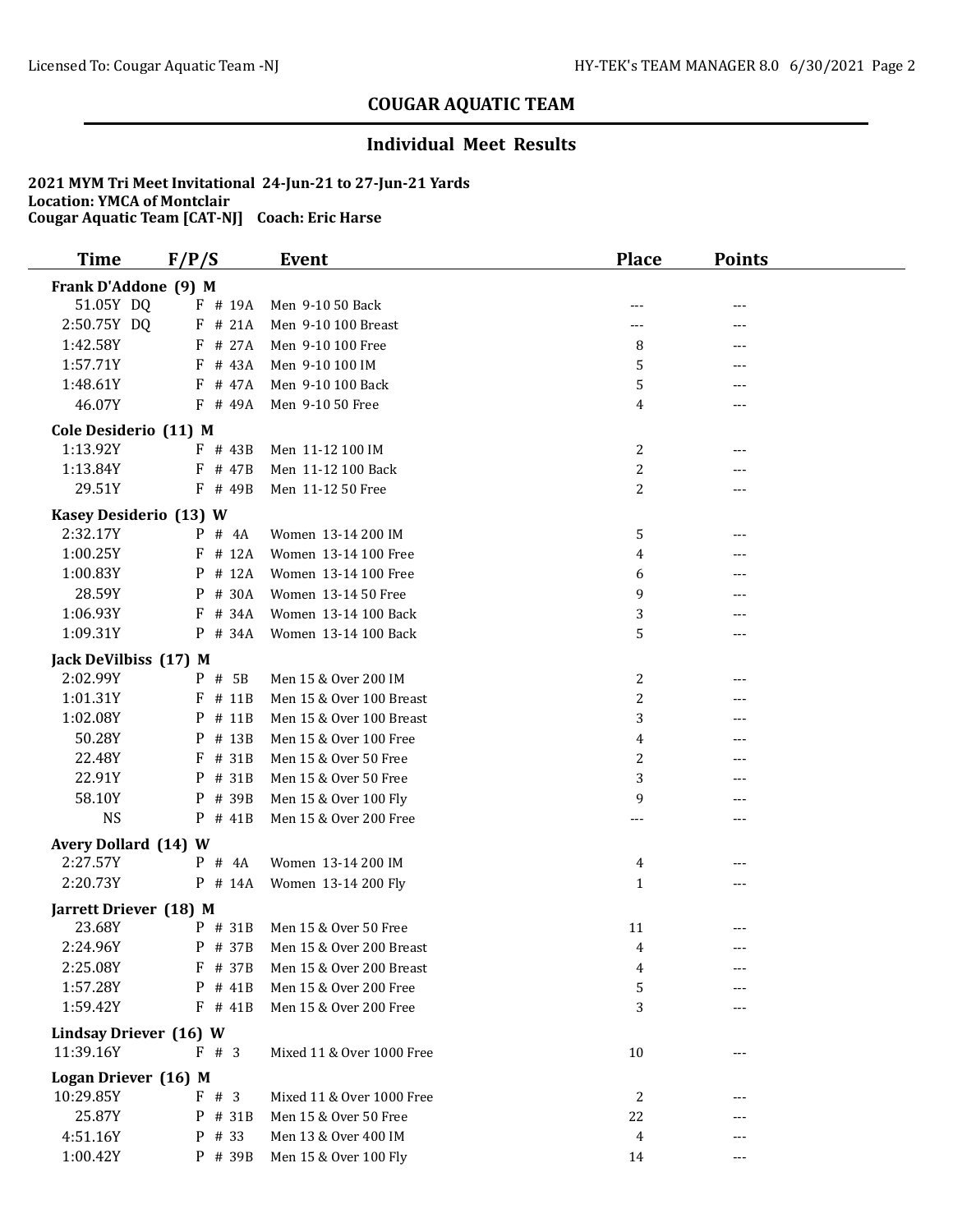## **Individual Meet Results**

| <b>Time</b>                | F/P/S      | <b>Event</b>               | <b>Place</b>     | <b>Points</b> |  |
|----------------------------|------------|----------------------------|------------------|---------------|--|
| Ivie Drogin (14) W         |            |                            |                  |               |  |
| 2:35.21Y                   | $P$ # 4A   | Women 13-14 200 IM         | 7                | ---           |  |
| 2:27.21Y                   | F<br># 6A  | Women 13-14 200 Back       | 4                | ---           |  |
| 2:29.35Y                   | P<br># 6A  | Women 13-14 200 Back       | 5                |               |  |
| 1:20.37Y                   | P<br># 10A | Women 13-14 100 Breast     | 3                | ---           |  |
| 1:08.74Y                   | # 34A<br>P | Women 13-14 100 Back       | 3                |               |  |
| 2:48.51Y                   | $F$ # 36A  | Women 13-14 200 Breast     | 2                | ---           |  |
| 2:52.86Y                   | P # 36A    | Women 13-14 200 Breast     | 2                |               |  |
| 2:16.44Y                   | $P$ # 40A  | Women 13-14 200 Free       | 3                | ---           |  |
| Mia Dungo (13) W           |            |                            |                  |               |  |
| 2:38.05Y                   | $P$ # 4A   | Women 13-14 200 IM         | 12               |               |  |
| 1:22.73Y                   | $P$ # 10A  | Women 13-14 100 Breast     | 4                |               |  |
| 30.37Y                     | P # 30A    | Women 13-14 50 Free        | 11               |               |  |
| 1:11.96Y                   | P # 34A    | Women 13-14 100 Back       | 8                | ---           |  |
| Julianne Eckert (17) W     |            |                            |                  |               |  |
| 2:41.64Y                   | $P$ # 4B   | Women 15 & Over 200 IM     | 13               | ---           |  |
| 1:03.11Y                   | P # 12B    | Women 15 & Over 100 Free   | 13               | ---           |  |
|                            |            |                            |                  |               |  |
| Elle Erb $(9)$ W<br>56.69Y | F # 18A    |                            |                  |               |  |
|                            |            | Women 9-10 50 Back         | 5                |               |  |
| 2:02.44Y                   | $F$ # 26A  | Women 9-10 100 Free        | 8                |               |  |
| 2:26.49Y DQ                | $F$ # 42A  | Women 9-10 100 IM          | ---              | ---           |  |
| 54.05Y                     | F # 48A    | Women 9-10 50 Free         | 8                | ---           |  |
| <b>NS</b>                  | $F$ # 54A  | Women 9-10 50 Breast       | $---$            | $---$         |  |
| Hannah Ewing (15) W        |            |                            |                  |               |  |
| 1:20.21Y                   | $F$ # 10B  | Women 15 & Over 100 Breast | 6                | $---$         |  |
| 1:21.48Y                   | # 10B<br>P | Women 15 & Over 100 Breast | 6                |               |  |
| 59.31Y                     | # 12B<br>F | Women 15 & Over 100 Free   | 5                | ---           |  |
| 59.56Y                     | # 12B<br>P | Women 15 & Over 100 Free   | 8                |               |  |
| 27.19Y                     | # 30B<br>F | Women 15 & Over 50 Free    | 6                |               |  |
| 27.22Y                     | # 30B<br>P | Women 15 & Over 50 Free    | 6                |               |  |
| 1:10.13Y                   | P # 34B    | Women 15 & Over 100 Back   | 9                |               |  |
| 1:11.75Y                   | P # 38B    | Women 15 & Over 100 Fly    | 12               | $---$         |  |
| Aidan Fong (13) M          |            |                            |                  |               |  |
| 26.02Y                     | $F$ # 31A  | Men 13-14 50 Free          | 6                |               |  |
| 26.21Y                     | # 31A<br>P | Men 13-14 50 Free          | 6                |               |  |
| 1:02.70Y                   | F # 39A    | Men 13-14 100 Fly          | 4                |               |  |
| 1:03.90Y                   | # 39A<br>P | Men 13-14 100 Fly          | $\boldsymbol{7}$ |               |  |
| 2:01.12Y                   | $F$ # 41A  | Men 13-14 200 Free         | 3                |               |  |
| 2:05.19Y                   | $P$ # 41A  | Men 13-14 200 Free         | 3                | $---$         |  |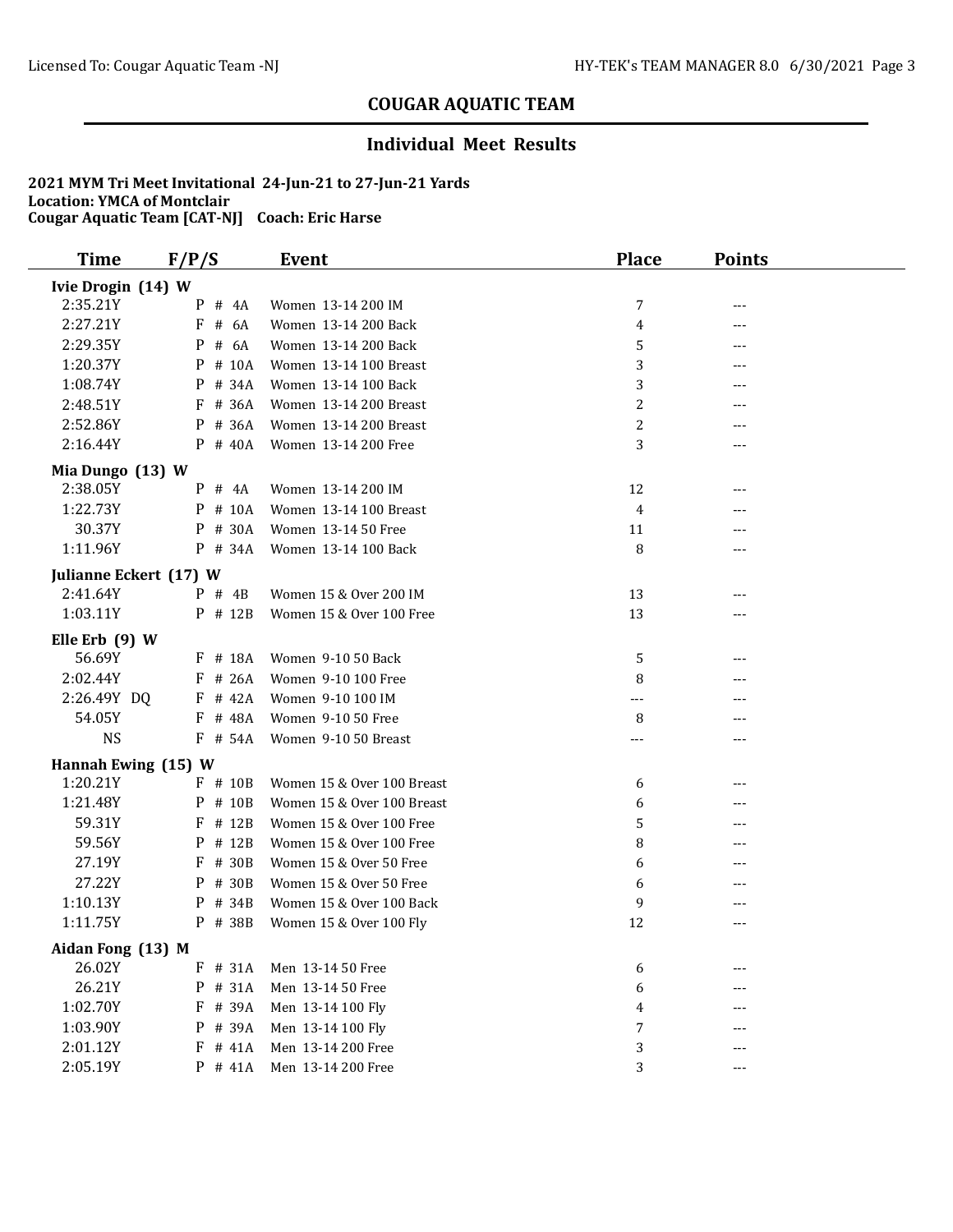## **Individual Meet Results**

| <b>Time</b>                 | F/P/S       | <b>Event</b>              | <b>Place</b>   | <b>Points</b> |  |
|-----------------------------|-------------|---------------------------|----------------|---------------|--|
| Alexander Frame (15) M      |             |                           |                |               |  |
| 10:48.20Y                   | $F \# 3$    | Mixed 11 & Over 1000 Free | 5              | ---           |  |
| 2:14.05Y                    | P<br>$#$ 5B | Men 15 & Over 200 IM      | 10             |               |  |
| 1:13.19Y                    | P<br># 11B  | Men 15 & Over 100 Breast  | 13             |               |  |
| 24.18Y                      | P # 31B     | Men 15 & Over 50 Free     | 16             |               |  |
| 1:03.99Y                    | P<br># 35B  | Men 15 & Over 100 Back    | 14             |               |  |
| 1:58.40Y                    | $P$ # 41B   | Men 15 & Over 200 Free    | 7              | ---           |  |
| Sloan Frame (9) W           |             |                           |                |               |  |
| 3:51.17Y                    | $F$ # 16A   | Women 9-10 200 IM         | 4              | ---           |  |
| 51.88Y                      | $F$ # 22A   | Women 9-10 50 Fly         | 4              |               |  |
| 1:32.20Y                    | $F$ # 26A   | Women 9-10 100 Free       | 6              |               |  |
| 1:49.29Y                    | $F$ # 42A   | Women 9-10 100 IM         | 8              |               |  |
| 1:40.39Y                    | # 46A<br>F  | Women 9-10 100 Back       | $\overline{7}$ |               |  |
| 41.30Y                      | F # 48A     | Women 9-10 50 Free        | 5              | ---           |  |
| Aviva Gardner (8) W         |             |                           |                |               |  |
| 2:04.89Y                    | $F$ # 42    | Women 9-12 100 IM         | 11             |               |  |
| 2:03.47Y                    | $F$ # 46    | Women 9-12 100 Back       | 7              | ---           |  |
| 1:06.26Y                    | $F$ # 54    | Women 9-12 50 Breast      | 5              | $---$         |  |
| <b>Bailey Gardner (9) W</b> |             |                           |                |               |  |
| 1:04.81Y DQ                 | $F$ # 18A   | Women 9-10 50 Back        | ---            | ---           |  |
| 2:27.42Y                    | $F$ # 20A   | Women 9-10 100 Breast     | 8              |               |  |
| 2:06.11Y                    | $F$ # 26A   | Women 9-10 100 Free       | 9              | ---           |  |
|                             |             |                           |                |               |  |
| Luke Gardner (13) M         |             |                           |                |               |  |
| 2:30.63Y                    | F # 5A      | Men 13-14 200 IM          | 5              |               |  |
| 2:31.93Y                    | P # 5A      | Men 13-14 200 IM          | 7              | ---           |  |
| 1:01.35Y                    | P # 13A     | Men 13-14 100 Free        | 10             | ---           |  |
| 27.99Y                      | P # 31A     | Men 13-14 50 Free         | 8              | $---$         |  |
| 2:53.20Y                    | P # 37A     | Men 13-14 200 Breast      | 4              | ---           |  |
| 2:53.24Y                    | F # 37A     | Men 13-14 200 Breast      | 4              | ---           |  |
| 1:16.70Y                    | P # 39A     | Men 13-14 100 Fly         | 10             | ---           |  |
| Thomas Gaughan (15) M       |             |                           |                |               |  |
| 1:13.79Y                    | $P$ # 11B   | Men 15 & Over 100 Breast  | 14             | $---$         |  |
| 54.55Y                      | P # 13B     | Men 15 & Over 100 Free    | 14             | $---$         |  |
| 24.33Y                      | P # 31B     | Men 15 & Over 50 Free     | 17             | ---           |  |
| 1:06.43Y                    | # 35B<br>P  | Men 15 & Over 100 Back    | 15             | ---           |  |
| 1:01.41Y                    | P # 39B     | Men 15 & Over 100 Fly     | 16             | $---$         |  |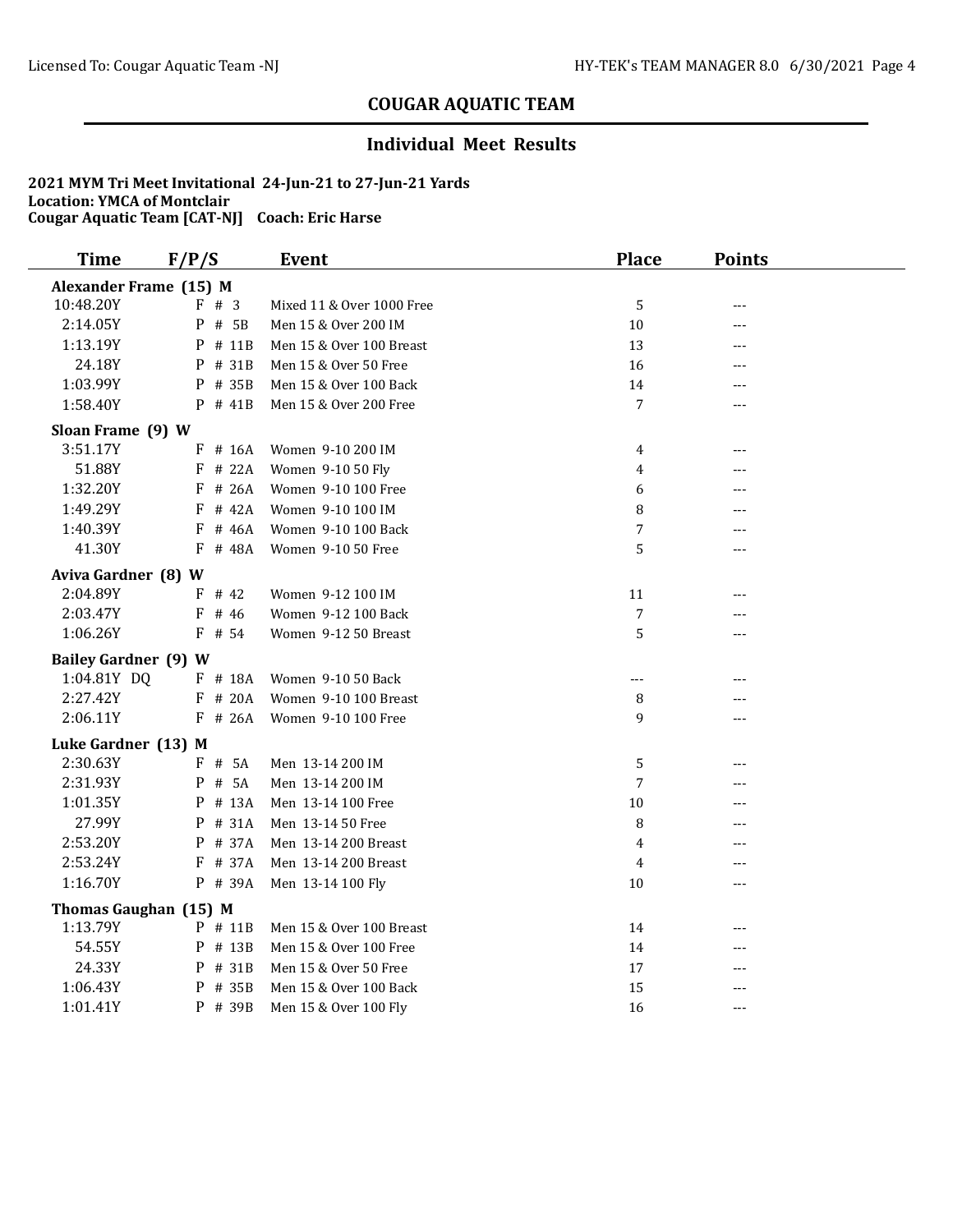### **Individual Meet Results**

| <b>Time</b>                     | F/P/S      | <b>Event</b>           | <b>Place</b>   | <b>Points</b> |  |
|---------------------------------|------------|------------------------|----------------|---------------|--|
| Henry Goodwin (13) M            |            |                        |                |               |  |
| 2:28.44Y                        | P # 5A     | Men 13-14 200 IM       | 4              | ---           |  |
| 2:29.85Y                        | # 5A<br>F  | Men 13-14 200 IM       | 4              | ---           |  |
| 58.86Y                          | F<br># 13A | Men 13-14 100 Free     | 6              |               |  |
| 59.13Y                          | P<br># 13A | Men 13-14 100 Free     | 9              | ---           |  |
| 27.08Y                          | # 31A<br>P | Men 13-14 50 Free      | 7              |               |  |
| 1:08.00Y                        | P # 35A    | Men 13-14 100 Back     | 7              | ---           |  |
| 1:08.96Y                        | $F$ # 35A  | Men 13-14 100 Back     | 4              |               |  |
| 2:12.58Y                        | $P$ # 41A  | Men 13-14 200 Free     | 5              | ---           |  |
| Brendan Guiliano (16) M         |            |                        |                |               |  |
| 2:11.31Y                        | P # 5B     | Men 15 & Over 200 IM   | 9              | ---           |  |
| 2:04.57Y                        | F<br># 7B  | Men 15 & Over 200 Back | 3              | ---           |  |
| 2:08.93Y                        | P<br># 7B  | Men 15 & Over 200 Back | 8              |               |  |
| 2:19.53Y                        | # 15B<br>P | Men 15 & Over 200 Fly  | 7              | ---           |  |
| 4:41.66Y                        | # 33<br>P  | Men 13 & Over 400 IM   | 3              | ---           |  |
| 59.60Y                          | P<br># 35B | Men 15 & Over 100 Back | $10\,$         | ---           |  |
| 1:00.95Y                        | P # 39B    | Men 15 & Over 100 Fly  | 15             | ---           |  |
| Sam Iannuzzi (13) W             |            |                        |                |               |  |
| 2:41.65Y                        | # 4A<br>P  | Women 13-14 200 IM     | 14             | ---           |  |
| 2:44.86Y                        | F<br># 4A  | Women 13-14 200 IM     | 5              |               |  |
| 1:22.97Y                        | # 10A<br>F | Women 13-14 100 Breast | $\overline{c}$ |               |  |
| 1:23.67Y                        | $P$ # 10A  | Women 13-14 100 Breast | 5              |               |  |
| 31.06Y                          | # 30A<br>P | Women 13-14 50 Free    | 15             | ---           |  |
| 1:12.94Y                        | P # 34A    | Women 13-14 100 Back   | $10\,$         | ---           |  |
| Katelyn Imbesi (12) W           |            |                        |                |               |  |
| 1:20.84Y                        | $F$ # 42B  | Women 11-12 100 IM     | 2              | ---           |  |
| 1:22.27Y                        | $F$ # 46B  | Women 11-12 100 Back   | 4              |               |  |
| 3:23.65Y                        | $F$ # 50   | Women 11-12 200 Breast | 2              | ---           |  |
|                                 |            |                        |                |               |  |
| Aryan Kapoor (15) M<br>2:07.90Y |            |                        |                |               |  |
| 50.67Y                          | P # 7B     | Men 15 & Over 200 Back | 5              |               |  |
|                                 | $F$ # 13B  | Men 15 & Over 100 Free | 4              |               |  |
| 51.18Y                          | # 13B<br>P | Men 15 & Over 100 Free | 8              | ---           |  |
| 57.12Y                          | P # 35B    | Men 15 & Over 100 Back | 5              | $---$         |  |
| 57.19Y                          | F # 35B    | Men 15 & Over 100 Back | 5              |               |  |
| 1:54.88Y                        | P # 41B    | Men 15 & Over 200 Free | 4              |               |  |
| Jacob Kolen (10) M              |            |                        |                |               |  |
| 43.22Y                          | # 19A<br>F | Men 9-10 50 Back       | 2              |               |  |
| 42.26Y                          | # 23A<br>F | Men 9-10 50 Fly        | $\mathbf{1}$   |               |  |
| 1:23.60Y                        | F # 27A    | Men 9-10 100 Free      | 3              | $---$         |  |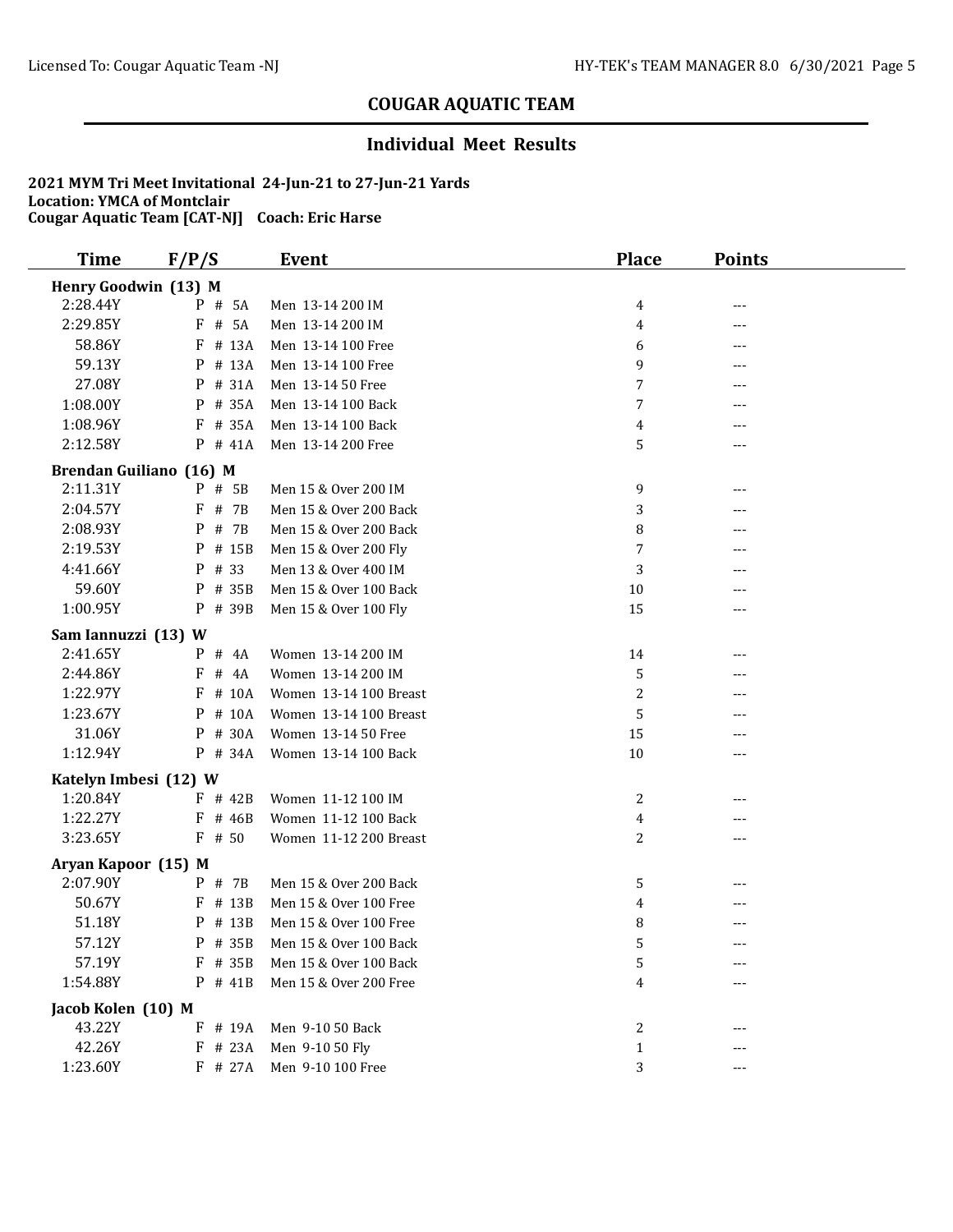### **Individual Meet Results**

| <b>Time</b>           | F/P/S                   | Event                     | <b>Place</b>   | <b>Points</b> |  |  |  |
|-----------------------|-------------------------|---------------------------|----------------|---------------|--|--|--|
|                       | Gabby Kutsup (16) W     |                           |                |               |  |  |  |
| 12:02.43Y             | # 3<br>F                | Mixed 11 & Over 1000 Free | 11             | ---           |  |  |  |
| 5:38.88Y              | #8<br>F                 | Women 13 & Over 500 Free  | $\overline{c}$ | ---           |  |  |  |
| 5:49.98Y              | P<br>#8                 | Women 13 & Over 500 Free  | 5              | ---           |  |  |  |
| 1:04.66Y              | P<br># 12B              | Women 15 & Over 100 Free  | 14             | ---           |  |  |  |
| 30.48Y                | P<br># 30B              | Women 15 & Over 50 Free   | 18             | ---           |  |  |  |
| 1:14.45Y              | # 34B<br>P              | Women 15 & Over 100 Back  | 14             | ---           |  |  |  |
| 2:11.22Y              | # 40B<br>F              | Women 15 & Over 200 Free  | 5              | ---           |  |  |  |
| 2:16.54Y              | $P$ # 40B               | Women 15 & Over 200 Free  | 10             | ---           |  |  |  |
|                       | Alejandra Laynez (16) W |                           |                |               |  |  |  |
| 2:17.33Y              | # 4B<br>F               | Women 15 & Over 200 IM    | $\mathbf{1}$   | ---           |  |  |  |
| 2:19.15Y              | P<br># 4B               | Women 15 & Over 200 IM    | 3              | ---           |  |  |  |
| 5:28.77Y              | P<br>#8                 | Women 13 & Over 500 Free  | $\mathbf{1}$   | ---           |  |  |  |
| 2:20.59Y              | P<br># 14B              | Women 15 & Over 200 Fly   | $\overline{c}$ | ---           |  |  |  |
| 1:01.42Y              | F<br># 38B              | Women 15 & Over 100 Fly   | $\overline{c}$ | ---           |  |  |  |
| 1:02.30Y              | P<br># 38B              | Women 15 & Over 100 Fly   | 5              | ---           |  |  |  |
| 2:03.24Y              | # 40B<br>P              | Women 15 & Over 200 Free  | 2              | ---           |  |  |  |
| Angel Laynez (17) M   |                         |                           |                |               |  |  |  |
| 2:04.52Y              | $F$ # 7B                | Men 15 & Over 200 Back    | 2              | ---           |  |  |  |
| 2:09.89Y              | P<br># 7B               | Men 15 & Over 200 Back    | 10             | ---           |  |  |  |
| 5:21.60Y              | # 9<br>P                | Men 13 & Over 500 Free    | 2              | ---           |  |  |  |
| 54.95Y                | # 13B<br>P              | Men 15 & Over 100 Free    | 16             | ---           |  |  |  |
| 23.85Y                | P<br># 31B              | Men 15 & Over 50 Free     | 14             | ---           |  |  |  |
| 59.33Y                | P<br># 39B              | Men 15 & Over 100 Fly     | 12             | ---           |  |  |  |
| 1:52.11Y              | F<br># 41B              | Men 15 & Over 200 Free    | $\overline{c}$ | ---           |  |  |  |
| 2:00.51Y              | P # 41B                 | Men 15 & Over 200 Free    | 10             | ---           |  |  |  |
| Leticia Laynez (14) W |                         |                           |                |               |  |  |  |
| 2:15.54Y              | F<br># 4A               | Women 13-14 200 IM        | $\mathbf{1}$   | ---           |  |  |  |
| 2:19.08Y              | P<br># 4A               | Women 13-14 200 IM        | $\mathbf{1}$   | ---           |  |  |  |
| 1:10.65Y              | # 10A<br>F              | Women 13-14 100 Breast    | $\mathbf{1}$   | ---           |  |  |  |
| 1:12.69Y              | # 10A<br>P              | Women 13-14 100 Breast    | $\mathbf{1}$   | ---           |  |  |  |
| 2:24.32Y              | # 14A<br>P              | Women 13-14 200 Fly       | 3              |               |  |  |  |
| 5:01.94Y              | $P$ # 32                | Women 13 & Over 400 IM    | 3              | ---           |  |  |  |
| 2:35.96Y              | # 36A<br>F              | Women 13-14 200 Breast    | $\mathbf{1}$   |               |  |  |  |
| 2:37.27Y              | # 36A<br>P              | Women 13-14 200 Breast    | $\mathbf{1}$   |               |  |  |  |
| 1:04.09Y              | P # 38A                 | Women 13-14 100 Fly       | 3              | ---           |  |  |  |
| Jamie Leas (14) W     |                         |                           |                |               |  |  |  |
| 2:37.72Y              | $\mathbf{P}$<br># 4A    | Women 13-14 200 IM        | 10             | ---           |  |  |  |
| 2:38.06Y              | F<br># 4A               | Women 13-14 200 IM        | 3              |               |  |  |  |
| 1:04.93Y              | # 12A<br>P              | Women 13-14 100 Free      | 11             |               |  |  |  |
| 1:13.35Y              | # 34A<br>P              | Women 13-14 100 Back      | 13             |               |  |  |  |
| 1:11.11Y              | # 38A<br>F              | Women 13-14 100 Fly       | 5              | ---           |  |  |  |
| 1:11.54Y              | P # 38A                 | Women 13-14 100 Fly       | 6              | ---           |  |  |  |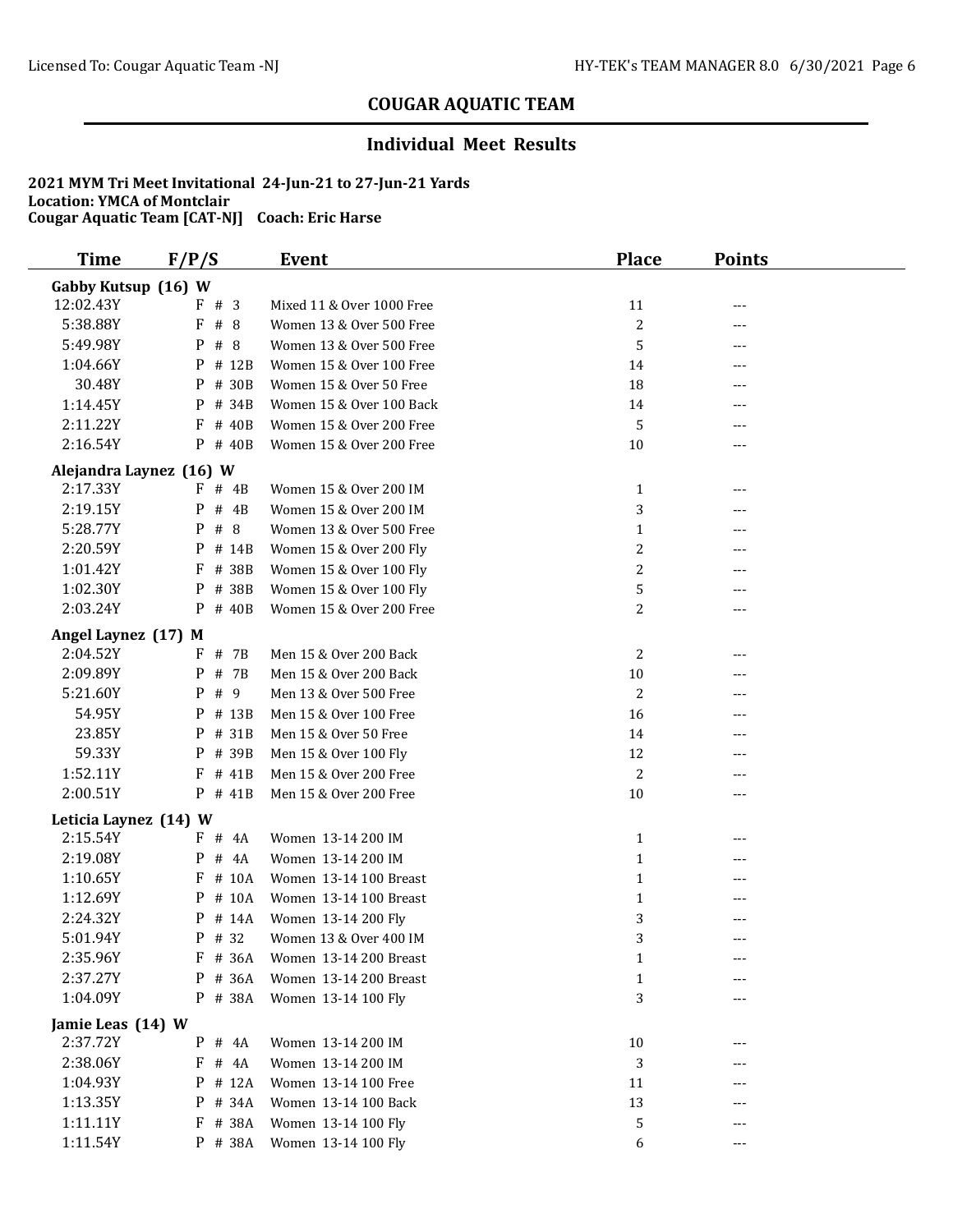## **Individual Meet Results**

| <b>Time</b>          | F/P/S                              | <b>Event</b>               | <b>Place</b> | <b>Points</b> |  |
|----------------------|------------------------------------|----------------------------|--------------|---------------|--|
| Kaitlin Leas (15) W  |                                    |                            |              |               |  |
| 1:22.79Y             | P # 10B                            | Women 15 & Over 100 Breast | 9            | $---$         |  |
| 1:05.97Y             | P # 12B                            | Women 15 & Over 100 Free   | 18           | ---           |  |
| 29.28Y               | $P$ # 30B                          | Women 15 & Over 50 Free    | 14           | $---$         |  |
| 1:14.72Y             | $F$ # 34B                          | Women 15 & Over 100 Back   | 6            | ---           |  |
| 1:16.09Y             | $P$ # 34B                          | Women 15 & Over 100 Back   | 15           | ---           |  |
| Alex Makovsky (13) M |                                    |                            |              |               |  |
| 2:30.49Y             | P # 5A                             | Men 13-14 200 IM           | 6            | ---           |  |
| 57.45Y               | $F$ # 13A                          | Men 13-14 100 Free         | 5            | ---           |  |
| 57.67Y               | # 13A<br>P                         | Men 13-14 100 Free         | 8            | ---           |  |
| 1:08.44Y             | $F$ # 35A                          | Men 13-14 100 Back         | 3            |               |  |
| 1:09.43Y             | P<br># 35A                         | Men 13-14 100 Back         | 9            |               |  |
| 2:05.16Y             | $F$ # 41A                          | Men 13-14 200 Free         | 4            | ---           |  |
| 2:07.40Y             | $P$ # 41A                          | Men 13-14 200 Free         | 4            | ---           |  |
| Ella Marzullo (10) W |                                    |                            |              |               |  |
| 3:24.90Y             | $F$ # 16A                          | Women 9-10 200 IM          | 3            |               |  |
| 1:56.75Y             | $F$ # 20A                          | Women 9-10 100 Breast      | 5            |               |  |
| 1:29.49Y             | # 26A<br>F                         | Women 9-10 100 Free        | 4            | ---           |  |
| 1:34.40Y             | $F$ # 42A                          | Women 9-10 100 IM          | 5            |               |  |
| 1:46.51Y             | $F$ # 46A                          | Women 9-10 100 Back        | 8            | ---           |  |
| 56.65Y               | F # 54A                            | Women 9-10 50 Breast       | 6            | ---           |  |
|                      | <b>Christopher Mattesky (14) M</b> |                            |              |               |  |
| 2:27.77Y             | F # 5A                             | Men 13-14 200 IM           | 3            | ---           |  |
| 2:29.36Y             | P # 5A                             | Men 13-14 200 IM           | 5            |               |  |
| 1:01.90Y             | $P$ # 13A                          | Men 13-14 100 Free         | 11           |               |  |
| 28.12Y               | $P$ # 31A                          | Men 13-14 50 Free          | 9            |               |  |
| 2:32.45Y             | $F$ # 37A                          | Men 13-14 200 Breast       | $\mathbf{1}$ |               |  |
| 2:34.95Y             | P # 37A                            | Men 13-14 200 Breast       | $\mathbf{1}$ | ---           |  |
| Elise McGirt (14) W  |                                    |                            |              |               |  |
| 1:18.49Y             | $P$ # 10A                          | Women 13-14 100 Breast     | 2            | ---           |  |
| 1:06.30Y             | $P$ # 12A                          | Women 13-14 100 Free       | 13           | ---           |  |
| 27.50Y               | # 30A<br>P                         | Women 13-14 50 Free        | 6            |               |  |
| 27.55Y               | $F$ # 30A                          | Women 13-14 50 Free        | 6            |               |  |
| 1:09.91Y             | P<br># 34A                         | Women 13-14 100 Back       | 6            | ---           |  |
| 1:10.89Y             | F # 34A                            | Women 13-14 100 Back       | 5            | ---           |  |
| 1:10.20Y             | # 38A<br>P                         | Women 13-14 100 Fly        | 5            | ---           |  |
| 1:10.90Y             | F # 38A                            | Women 13-14 100 Fly        | 4            | $---$         |  |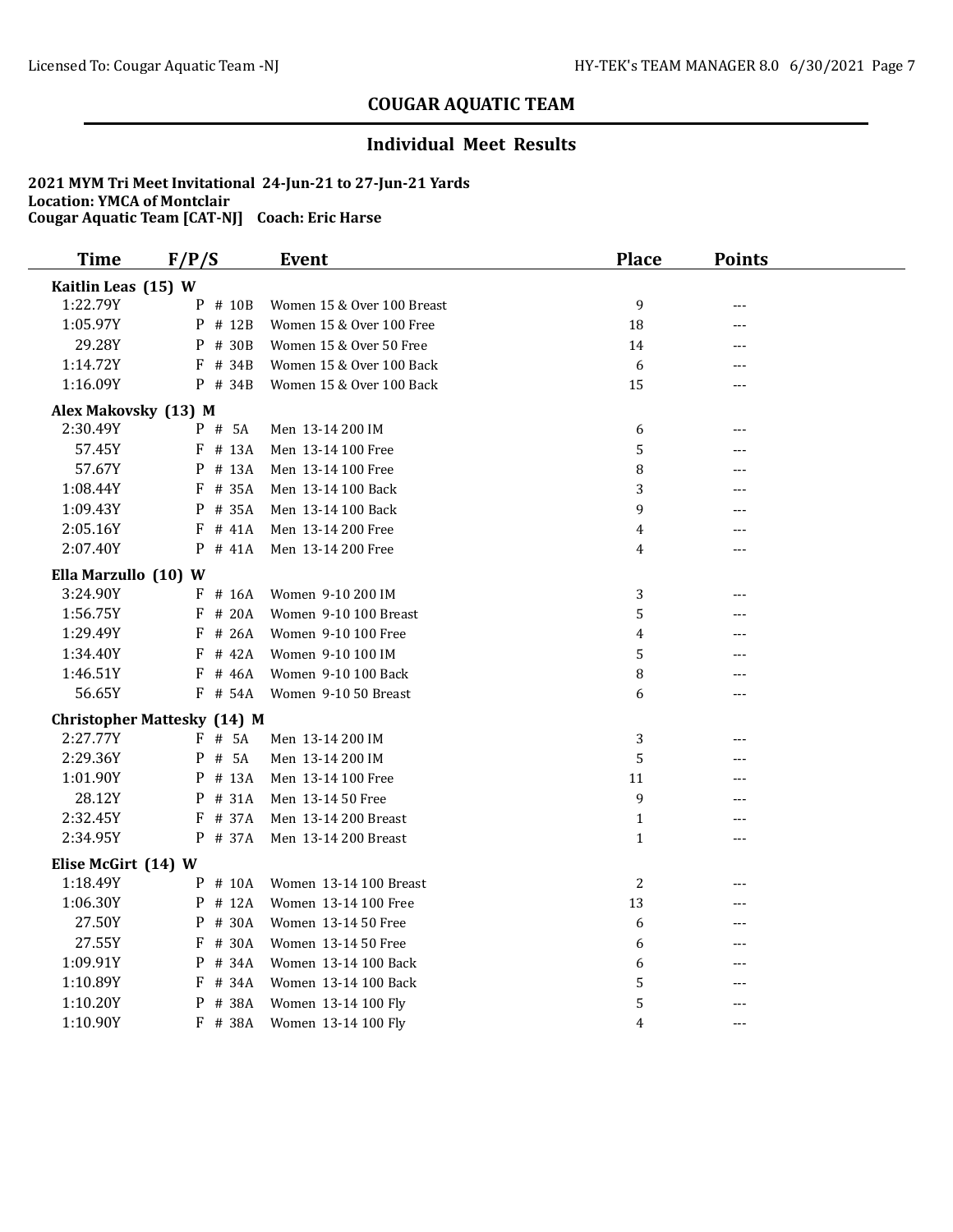## **Individual Meet Results**

| <b>Time</b>                         | F/P/S                  | Event                                   | <b>Place</b> | <b>Points</b> |  |
|-------------------------------------|------------------------|-----------------------------------------|--------------|---------------|--|
| <b>Shannon McGowan (13) W</b>       |                        |                                         |              |               |  |
| 2:31.79Y                            | $F$ # 6A               | Women 13-14 200 Back                    | 6            | ---           |  |
| 2:32.24Y                            | # 6A<br>P              | Women 13-14 200 Back                    | 7            | ---           |  |
| 1:01.17Y                            | $F$ # 12A              | Women 13-14 100 Free                    | 5            |               |  |
| 1:01.41Y                            | $P$ # 12A              | Women 13-14 100 Free                    | 7            | ---           |  |
| 28.00Y                              | P # 30A                | Women 13-14 50 Free                     | 7            | ---           |  |
| 1:11.04Y                            | P # 34A                | Women 13-14 100 Back                    | 7            |               |  |
| 1:12.11Y                            | $F$ # 34A              | Women 13-14 100 Back                    | 6            |               |  |
| 1:18.41Y                            | P # 38A                | Women 13-14 100 Fly                     | 12           | ---           |  |
| Samuel Miller (9) M                 |                        |                                         |              |               |  |
| 55.63Y                              | $F$ # 19A              | Men 9-10 50 Back                        | 6            | ---           |  |
| <b>NS</b>                           | $F$ # 21A              | Men 9-10 100 Breast                     | ---          | ---           |  |
| 1:50.46Y                            | $F$ # 27A              | Men 9-10 100 Free                       | 9            | ---           |  |
| 2:03.87Y DQ                         | F # 43A                | Men 9-10 100 IM                         | ---          | ---           |  |
| 2:11.68Y                            | $F$ # 47A              | Men 9-10 100 Back                       | 8            |               |  |
| 47.55Y                              | $F$ # 49A              | Men 9-10 50 Free                        | 5            | ---           |  |
| Lillian Mingione (11) W             |                        |                                         |              |               |  |
| 2:53.83Y                            | F # 16B                | Women 11-12 200 IM                      | 2            | ---           |  |
| 1:35.22Y                            | $F$ # 20B              | Women 11-12 100 Breast                  | 2            | ---           |  |
| 2:47.61Y                            | $F$ # 24               | Women 11-12 200 Back                    | $\mathbf{1}$ |               |  |
| 1:21.22Y                            | $F$ # 42B              | Women 11-12 100 IM                      | 4            | ---           |  |
| 33.58Y                              | F # 48B                | Women 11-12 50 Free                     | 8            | ---           |  |
| 3:27.39Y                            | $F$ # 50               | Women 11-12 200 Breast                  | 4            | ---           |  |
| Sophia Mortimore (9) W              |                        |                                         |              |               |  |
| 1:33.88Y                            | $F$ # 42A              | Women 9-10 100 IM                       | 4            | ---           |  |
| 1:35.24Y                            | $F$ # 46A              | Women 9-10 100 Back                     | 6            |               |  |
| 53.11Y                              | $F$ # 54A              | Women 9-10 50 Breast                    | 5            | ---           |  |
| Eli Muldoon (15) M                  |                        |                                         |              |               |  |
| 1:10.28Y                            | $P$ # 11B              | Men 15 & Over 100 Breast                | 11           | ---           |  |
| 55.01Y                              | $P$ # 13B              | Men 15 & Over 100 Free                  | 17           | ---           |  |
| 25.03Y                              | P # 31B                | Men 15 & Over 50 Free                   | 19           | ---           |  |
| 1:02.03Y                            | P # 35B                | Men 15 & Over 100 Back                  | 13           |               |  |
| 59.93Y                              | P # 39B                | Men 15 & Over 100 Fly                   | 13           |               |  |
|                                     |                        |                                         |              |               |  |
| Caroline Murray (15) W<br>11:06.95Y | $F \# 3$               | Mixed 11 & Over 1000 Free               | 6            | ---           |  |
|                                     |                        |                                         |              |               |  |
| Grace Pages (9) W<br>56.77Y         |                        |                                         |              |               |  |
| 1:13.71Y                            | $F$ # 18A<br>$F$ # 22A | Women 9-10 50 Back<br>Women 9-10 50 Fly | 6<br>7       |               |  |
| 2:11.10Y                            | # 26A<br>F             | Women 9-10 100 Free                     | 10           |               |  |
| 2:14.72Y                            |                        |                                         |              |               |  |
| 56.67Y                              | $F$ # 42A<br>$F$ # 48A | Women 9-10 100 IM<br>Women 9-10 50 Free | 9<br>9       |               |  |
| 1:18.60Y                            | $F$ # 54A              | Women 9-10 50 Breast                    |              | ---           |  |
|                                     |                        |                                         | 8            | ---           |  |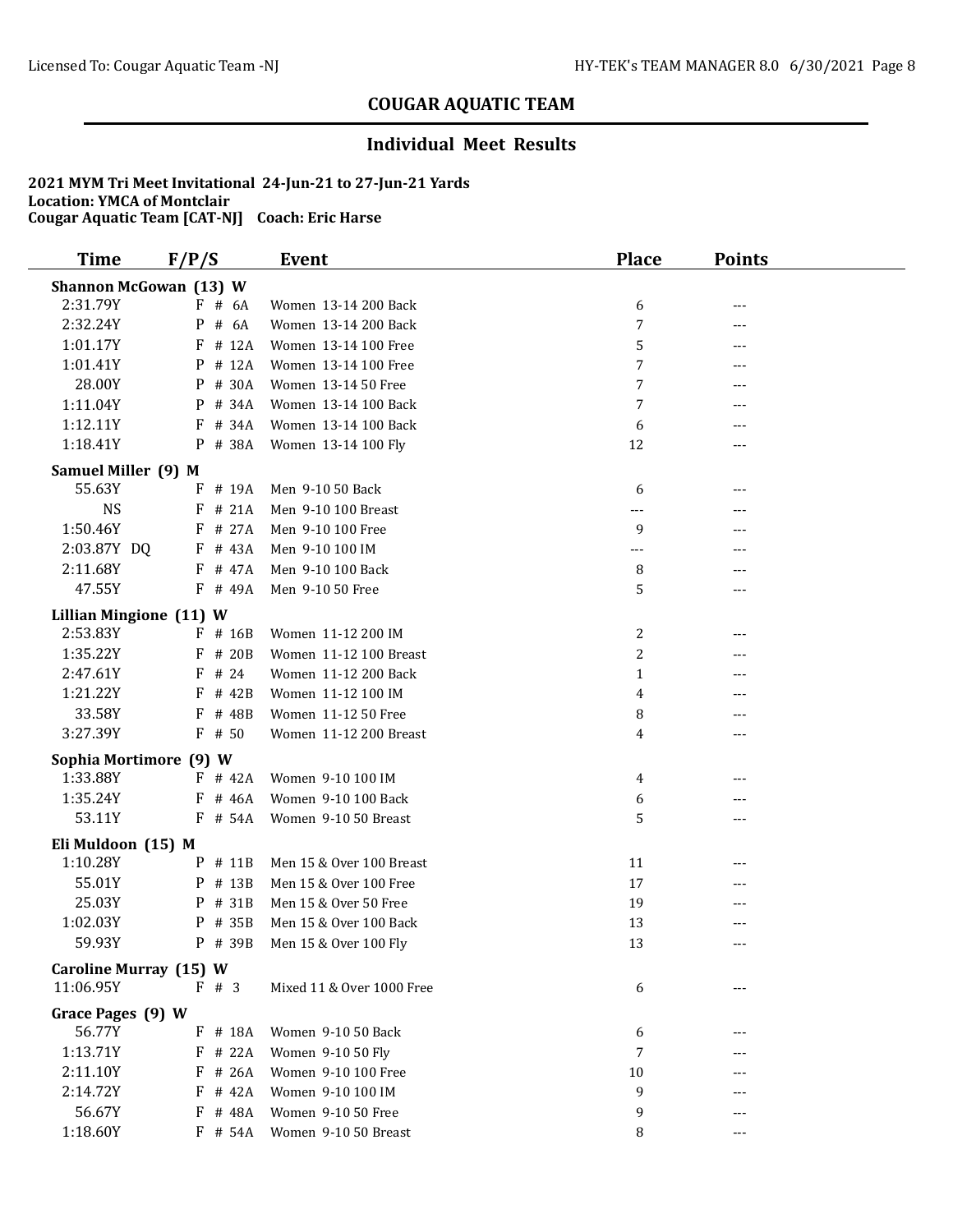### **Individual Meet Results**

| <b>Time</b>                     | F/P/S      | <b>Event</b>           | <b>Place</b>   | <b>Points</b> |  |
|---------------------------------|------------|------------------------|----------------|---------------|--|
| Ashley Peng (14) W              |            |                        |                |               |  |
| 2:39.93Y                        | $P$ # 4A   | Women 13-14 200 IM     | 13             |               |  |
| 2:38.17Y                        | $P$ # 6A   | Women 13-14 200 Back   | 8              | $---$         |  |
| <b>Alexander Petroff (17) M</b> |            |                        |                |               |  |
| 2:05.37Y                        | P # 7B     | Men 15 & Over 200 Back | 4              | ---           |  |
| 50.90Y                          | P # 13B    | Men 15 & Over 100 Free | 7              |               |  |
| 53.57Y                          | $F$ # 13B  | Men 15 & Over 100 Free | 5              |               |  |
| 23.48Y                          | # 31B<br>P | Men 15 & Over 50 Free  | 10             |               |  |
| 55.53Y                          | $F$ # 35B  | Men 15 & Over 100 Back | 3              |               |  |
| 55.72Y                          | P # 35B    | Men 15 & Over 100 Back | 4              |               |  |
| 1:01.83Y                        | P # 39B    | Men 15 & Over 100 Fly  | 17             | ---           |  |
| Kyle Phillips (14) M            |            |                        |                |               |  |
| 5:18.42Y                        | P # 9      | Men 13 & Over 500 Free | 1              | ---           |  |
| 5:20.50Y                        | F#9        | Men 13 & Over 500 Free | $\mathbf{1}$   | ---           |  |
| 55.69Y                          | $P$ # 13A  | Men 13-14 100 Free     | 7              | ---           |  |
| 56.88Y                          | F # 13A    | Men 13-14 100 Free     | 4              | ---           |  |
| 1:06.09Y                        | P # 35A    | Men 13-14 100 Back     | 6              | ---           |  |
| 2:39.78Y                        | P # 37A    | Men 13-14 200 Breast   | $\overline{c}$ |               |  |
| 1:59.22Y                        | # 41A<br>F | Men 13-14 200 Free     | $\overline{c}$ | ---           |  |
| 2:01.26Y                        | $P$ # 41A  | Men 13-14 200 Free     | $\mathbf{1}$   |               |  |
| Lily Phillips (12) W            |            |                        |                |               |  |
| 3:09.78Y                        | # 16B<br>F | Women 11-12 200 IM     | 4              | ---           |  |
| 1:38.70Y                        | F<br># 20B | Women 11-12 100 Breast | 3              |               |  |
| 1:16.18Y                        | $F$ # 26B  | Women 11-12 100 Free   | 6              | ---           |  |
| 1:25.45Y                        | $F$ # 42B  | Women 11-12 100 IM     | 7              |               |  |
| 1:27.49Y                        | # 46B<br>F | Women 11-12 100 Back   | 5              | ---           |  |
| 3:25.78Y                        | $F$ # 50   | Women 11-12 200 Breast | 3              | ---           |  |
| Mario Pontidis (14) M           |            |                        |                |               |  |
| 1:08.61Y                        | $P$ # 11A  | Men 13-14 100 Breast   | 1              | ---           |  |
| 54.11Y                          | $P$ # 13A  | Men 13-14 100 Free     | 3              | ---           |  |
| 25.00Y                          | $F$ # 31A  | Men 13-14 50 Free      | 3              | ---           |  |
| 25.06Y                          | P # 31A    | Men 13-14 50 Free      | 5              | ---           |  |
| 1:00.50Y                        | P # 35A    | Men 13-14 100 Back     | 4              | $---$         |  |
| 1:00.80Y                        | F # 39A    | Men 13-14 100 Fly      | 3              |               |  |
| 1:01.58Y                        | P # 39A    | Men 13-14 100 Fly      | 4              |               |  |
| Vivianna Ramos (12) W           |            |                        |                |               |  |
| 1:26.45Y                        | F # 20B    | Women 11-12 100 Breast | $\mathbf{1}$   |               |  |
| 34.99Y                          | F # 22B    | Women 11-12 50 Fly     | 3              |               |  |
| 1:17.25Y                        | F # 42B    | Women 11-12 100 IM     | $\mathbf{1}$   |               |  |
| 3:02.75Y                        | $F$ # 50   | Women 11-12 200 Breast | $\mathbf{1}$   |               |  |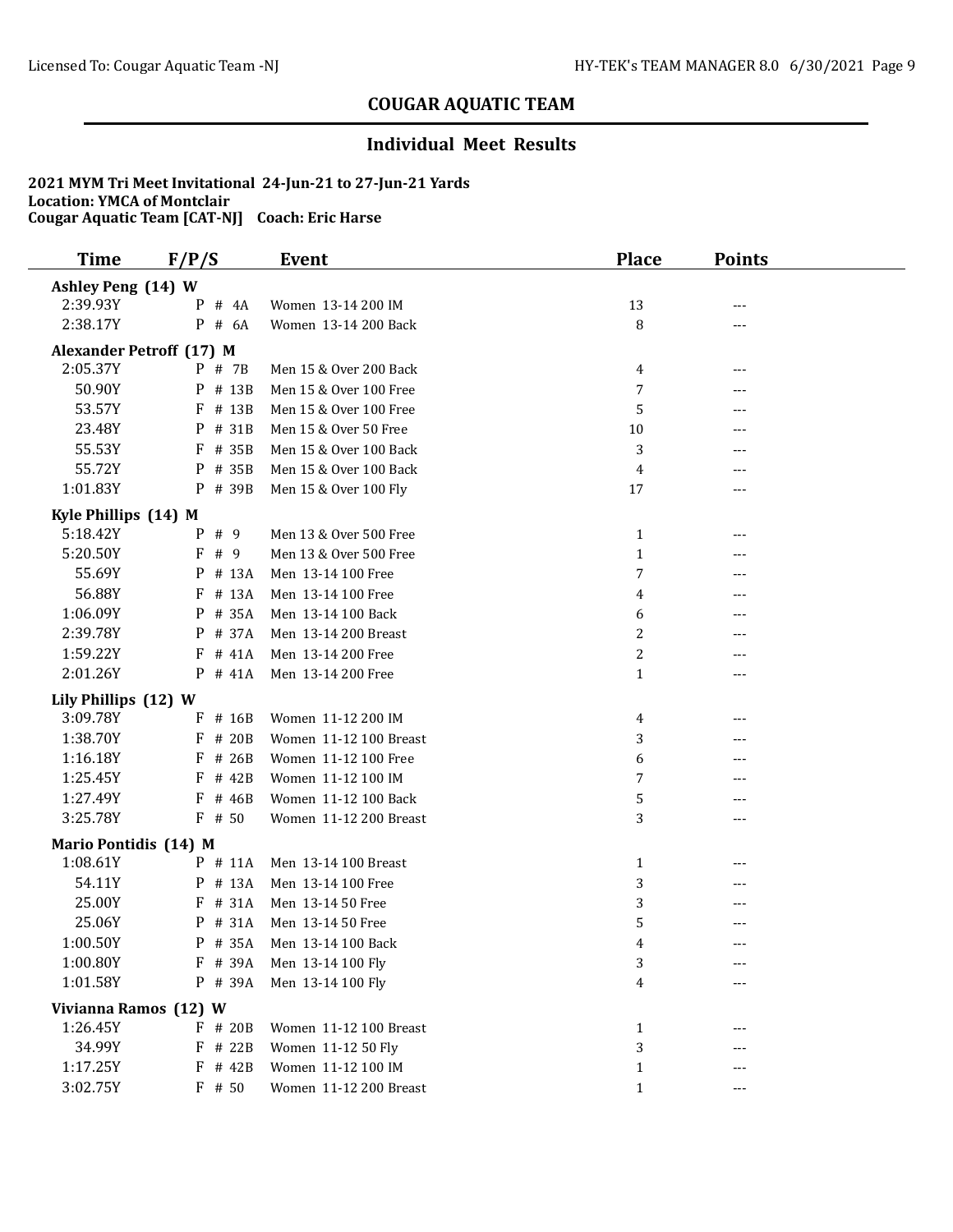## **Individual Meet Results**

| <b>Time</b>           | F/P/S                | <b>Event</b>             | <b>Place</b>            | <b>Points</b> |  |  |  |  |
|-----------------------|----------------------|--------------------------|-------------------------|---------------|--|--|--|--|
|                       | Joaquin Rivera (9) M |                          |                         |               |  |  |  |  |
| 56.33Y                | F # 19A              | Men 9-10 50 Back         | 7                       | $---$         |  |  |  |  |
| 2:34.81Y              | # 21A<br>F           | Men 9-10 100 Breast      | 5                       | ---           |  |  |  |  |
| 1:58.10Y              | # 27A<br>F           | Men 9-10 100 Free        | $10\,$                  | $---$         |  |  |  |  |
| 1:01.62Y DQ           | F # 43A              | Men 9-10 100 IM          | ---                     | ---           |  |  |  |  |
| 2:02.78Y              | F # 47A              | Men 9-10 100 Back        | 6                       | ---           |  |  |  |  |
| 54.28Y                | F # 49A              | Men 9-10 50 Free         | 8                       | ---           |  |  |  |  |
| Maximo Rivera (11) M  |                      |                          |                         |               |  |  |  |  |
| 1:39.31Y              | $F$ # 21B            | Men 11-12 100 Breast     | 3                       | ---           |  |  |  |  |
| 39.27Y                | $F$ # 23B            | Men 11-12 50 Fly         | 2                       |               |  |  |  |  |
| 3:11.45Y              | $F$ # 29             | Men 11-12 200 Fly        | $\mathbf{1}$            |               |  |  |  |  |
| 1:24.03Y              | $F$ # 43B            | Men 11-12 100 IM         | 5                       | ---           |  |  |  |  |
| 32.54Y                | F # 49B              | Men 11-12 50 Free        | 4                       | $---$         |  |  |  |  |
| 1:27.05Y              | F # 53B              | Men 11-12 100 Fly        | 2                       | $---$         |  |  |  |  |
| Amanda Rohde (16) W   |                      |                          |                         |               |  |  |  |  |
| 2:18.96Y              | $F$ # 6B             | Women 15 & Over 200 Back | 2                       | $- - -$       |  |  |  |  |
| 2:19.58Y              | # 6B<br>P            | Women 15 & Over 200 Back | 3                       |               |  |  |  |  |
| 58.61Y                | P<br># 12B           | Women 15 & Over 100 Free | 7                       |               |  |  |  |  |
| 4:54.89Y              | F<br># 32            | Women 13 & Over 400 IM   | $\overline{\mathbf{c}}$ |               |  |  |  |  |
| 4:58.36Y              | # 32<br>P            | Women 13 & Over 400 IM   | $\overline{c}$          |               |  |  |  |  |
| 1:06.58Y              | $F$ # 38B            | Women 15 & Over 100 Fly  | 6                       |               |  |  |  |  |
| 1:08.10Y              | P # 38B              | Women 15 & Over 100 Fly  | $10\,$                  | ---           |  |  |  |  |
| 2:06.47Y              | $P$ # 40B            | Women 15 & Over 200 Free | 5                       | $---$         |  |  |  |  |
| Ashley Rohde (14) W   |                      |                          |                         |               |  |  |  |  |
| 2:50.41Y              | $P$ # 4A             | Women 13-14 200 IM       | 17                      | ---           |  |  |  |  |
| 1:11.20Y              | P # 12A              | Women 13-14 100 Free     | 17                      |               |  |  |  |  |
| 33.45Y                | # 30A<br>P           | Women 13-14 50 Free      | 20                      | ---           |  |  |  |  |
| 1:24.56Y              | P # 38A              | Women 13-14 100 Fly      | 15                      | ---           |  |  |  |  |
| Alyanna Roldan (8) W  |                      |                          |                         |               |  |  |  |  |
| 50.40Y                | $F$ # 18             | Women 9-12 50 Back       | 8                       | ---           |  |  |  |  |
| 2:11.38Y              | # 20<br>F            | Women 9-12 100 Breast    | 6                       | $---$         |  |  |  |  |
| 1:38.15Y              | # 26<br>F            | Women 9-12 100 Free      | 10                      |               |  |  |  |  |
| 1:56.03Y              | $F$ # 42             | Women 9-12 100 IM        | 10                      | $---$         |  |  |  |  |
| 1:44.48Y DQ           | $F$ # 46             | Women 9-12 100 Back      | $---$                   | $---$         |  |  |  |  |
| 44.32Y                | $F$ # 48             | Women 9-12 50 Free       | 11                      | ---           |  |  |  |  |
| Julianne Roldan (7) W |                      |                          |                         |               |  |  |  |  |
| 54.83Y                | $F$ # 18             | Women 9-12 50 Back       | 10                      | ---           |  |  |  |  |
| 1:57.49Y              | $F$ # 26             | Women 9-12 100 Free      | 12                      |               |  |  |  |  |
| 2:24.45Y DQ           | $F$ # 42             | Women 9-12 100 IM        | ---                     |               |  |  |  |  |
| 1:59.59Y              | $F$ # 46             | Women 9-12 100 Back      | 6                       |               |  |  |  |  |
| 1:17.31Y DQ           | $F$ # 54             | Women 9-12 50 Breast     | ---                     | $---$         |  |  |  |  |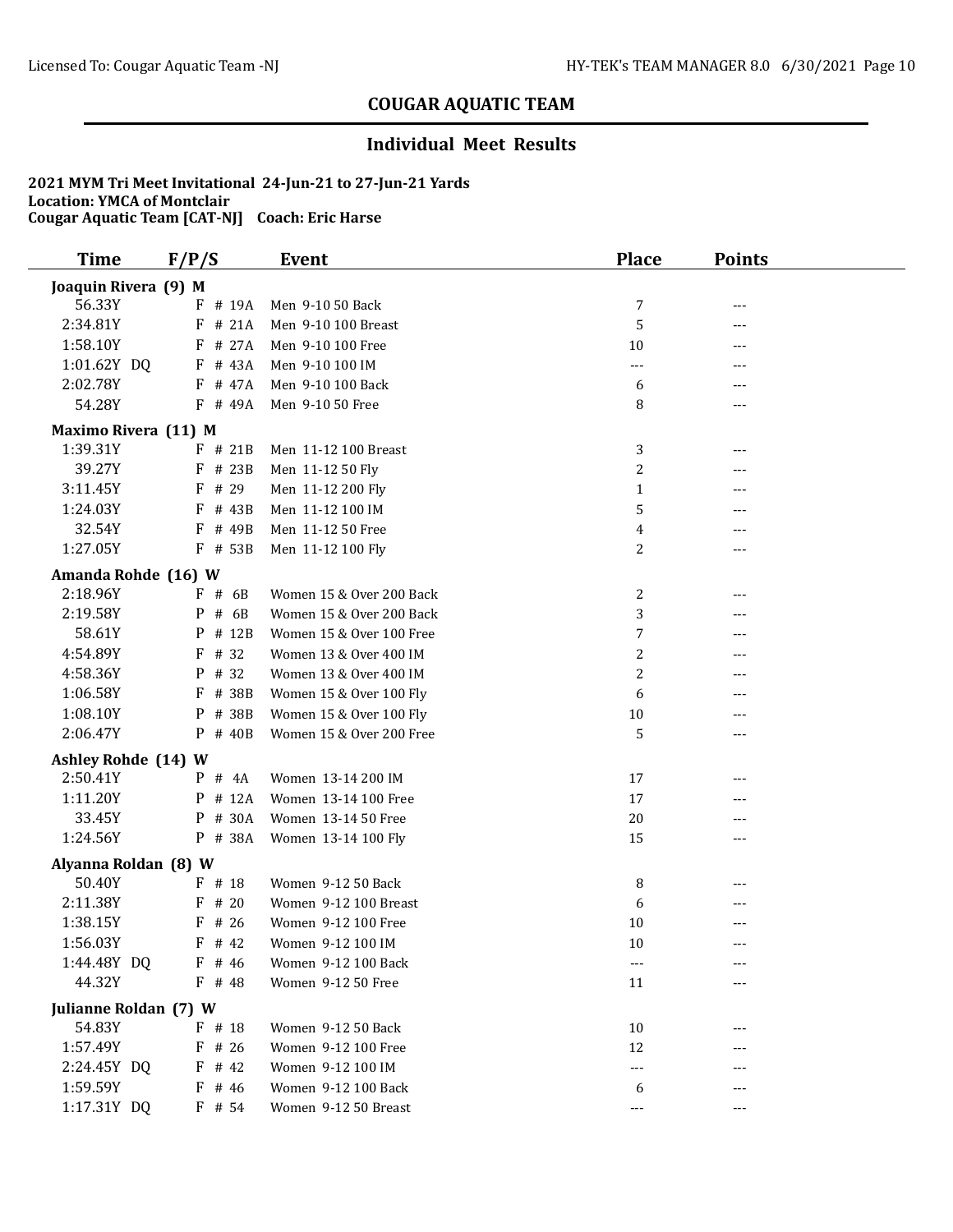## **Individual Meet Results**

| <b>Time</b>           | F/P/S                         | <b>Event</b>               | <b>Place</b>   | <b>Points</b> |  |
|-----------------------|-------------------------------|----------------------------|----------------|---------------|--|
| Kailey Ross (15) W    |                               |                            |                |               |  |
| 1:15.77Y              | $F$ # 10B                     | Women 15 & Over 100 Breast | 2              | ---           |  |
| 1:18.59Y              | P<br># 10B                    | Women 15 & Over 100 Breast | 5              | ---           |  |
| 1:02.38Y              | # 12B<br>P                    | Women 15 & Over 100 Free   | 11             |               |  |
| 28.86Y                | P<br># 30B                    | Women 15 & Over 50 Free    | $10\,$         | ---           |  |
| 1:08.96Y              | P # 34B                       | Women 15 & Over 100 Back   | 8              |               |  |
| 2:39.24Y              | $F$ # 36B                     | Women 15 & Over 200 Breast | 2              | ---           |  |
| 2:45.71Y              | P # 36B                       | Women 15 & Over 200 Breast | 2              | ---           |  |
| James Ruberton (10) M |                               |                            |                |               |  |
| 47.65Y                | F # 19A                       | Men 9-10 50 Back           | 4              |               |  |
| 1:52.72Y              | $F$ # 21A                     | Men 9-10 100 Breast        | 4              |               |  |
| 1:41.95Y              | # 27A<br>F                    | Men 9-10 100 Free          | 6              | ---           |  |
| 1:44.49Y              | $F$ # 43A                     | Men 9-10 100 IM            | 4              |               |  |
| 1:45.61Y              | # 47A<br>F                    | Men 9-10 100 Back          | 4              | ---           |  |
| 51.10Y                | $F$ # 55A                     | Men 9-10 50 Breast         | 1              | ---           |  |
| John Sagui (13) M     |                               |                            |                |               |  |
| 2:32.14Y              | # 5A<br>P                     | Men 13-14 200 IM           | 8              | ---           |  |
| <b>NS</b>             | # 5A<br>F                     | Men 13-14 200 IM           | ---            |               |  |
| 1:17.40Y              | # 11A<br>P                    | Men 13-14 100 Breast       | 3              |               |  |
| 1:02.37Y              | P # 13A                       | Men 13-14 100 Free         | 12             | ---           |  |
|                       | Carlee Sanchez-Hegarty (20) W |                            |                |               |  |
| 2:20.81Y              | $P$ # 4B                      | Women 15 & Over 200 IM     | 6              | ---           |  |
| <b>NS</b>             | # 12B<br>P                    | Women 15 & Over 100 Free   | ---            | ---           |  |
| 2:16.22Y              | P<br># 14B                    | Women 15 & Over 200 Fly    | $\mathbf{1}$   | ---           |  |
| 4:51.57Y              | $F$ # 32                      | Women 13 & Over 400 IM     | 1              | ---           |  |
| 4:55.45Y              | P # 32                        | Women 13 & Over 400 IM     | 1              | ---           |  |
| 1:07.56Y              | P # 34B                       | Women 15 & Over 100 Back   | 5              |               |  |
| 1:01.80Y              | F # 38B                       | Women 15 & Over 100 Fly    | 3              | ---           |  |
| 1:02.24Y              | P # 38B                       | Women 15 & Over 100 Fly    | $\overline{4}$ | ---           |  |
|                       | Samantha Sandomenico (8) W    |                            |                |               |  |
| 51.55Y                | $F$ # 18                      | Women 9-12 50 Back         | 9              |               |  |
| 51.28Y                | # 22<br>F                     | Women 9-12 50 Fly          | 6              | ---           |  |
| 1:39.77Y              | $F$ # 26                      | Women 9-12 100 Free        | 11             | $---$         |  |
| Koji Sawa (12) M      |                               |                            |                |               |  |
| 1:10.25Y              | $F$ # 21B                     | Men 11-12 100 Breast       | $\mathbf{1}$   |               |  |
| 57.33Y                | $F$ # 27B                     | Men 11-12 100 Free         | $\mathbf{1}$   |               |  |
| 1:04.94Y              | F<br># 47B                    | Men 11-12 100 Back         | $\mathbf{1}$   |               |  |
| 26.40Y                | F<br># 49B                    | Men 11-12 50 Free          | $\mathbf{1}$   |               |  |
| 33.25Y                | F # 55B                       | Men 11-12 50 Breast        | $\mathbf{1}$   | $--$          |  |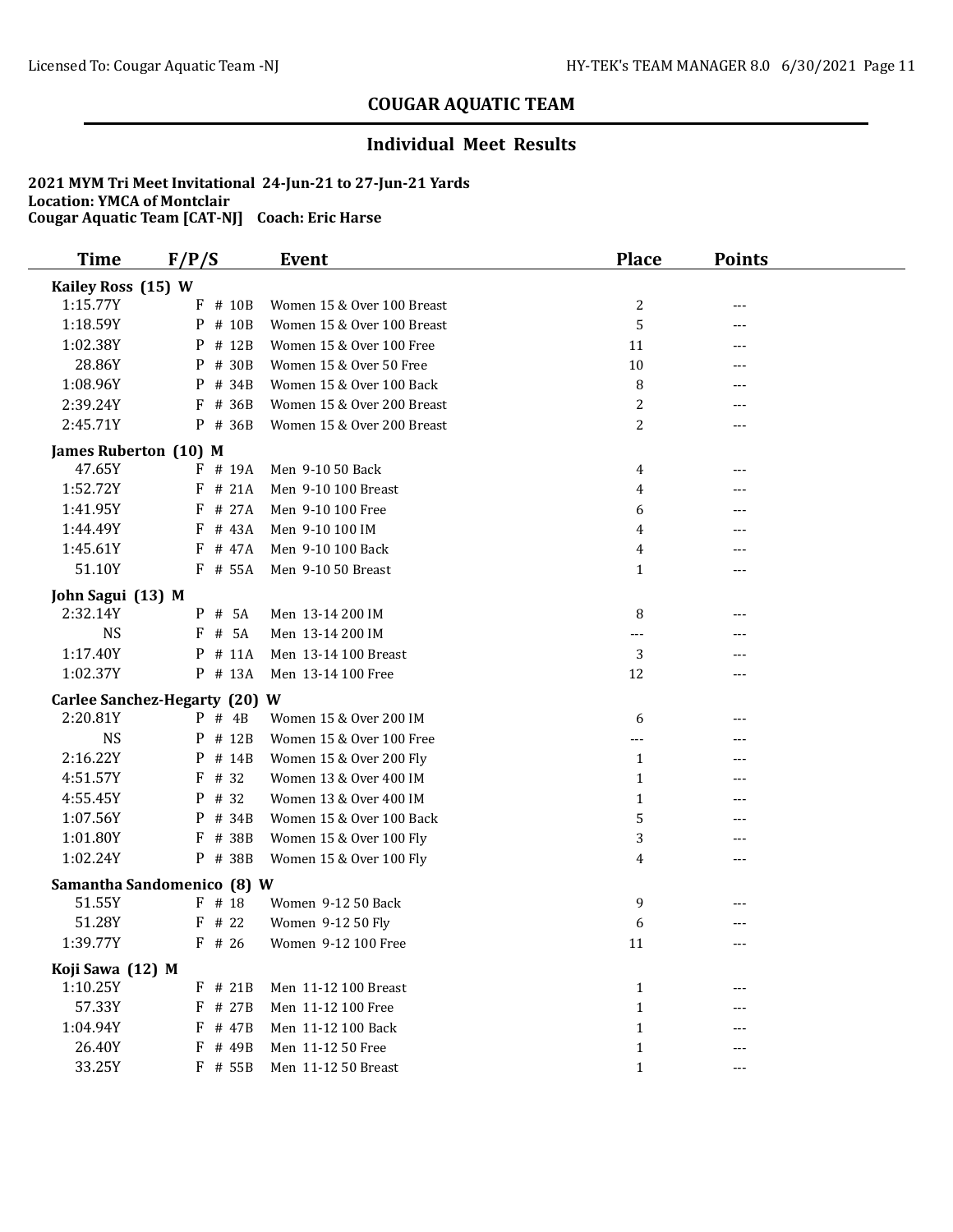## **Individual Meet Results**

| <b>Time</b>                    | F/P/S      | <b>Event</b>              | <b>Place</b>         | <b>Points</b> |
|--------------------------------|------------|---------------------------|----------------------|---------------|
| Margaret Sawa (14) W           |            |                           |                      |               |
| 2:27.54Y                       | $P$ # 4A   | Women 13-14 200 IM        | 3                    | ---           |
| 57.71Y                         | P<br># 12A | Women 13-14 100 Free      | 3                    | ---           |
| 57.78Y                         | # 12A<br>F | Women 13-14 100 Free      | $\mathbf{1}$         |               |
| 27.03Y                         | # 30A<br>F | Women 13-14 50 Free       | 4                    | ---           |
| 27.04Y                         | # 30A<br>P | Women 13-14 50 Free       | 5                    |               |
| 1:11.78Y                       | P # 38A    | Women 13-14 100 Fly       | 7                    | $---$         |
| Joseph Scerbo (21) M           |            |                           |                      |               |
| 2:04.98Y DQ                    | P # 5B     | Men 15 & Over 200 IM      | $---$                | ---           |
| 1:04.57Y                       | P<br># 11B | Men 15 & Over 100 Breast  | 6                    |               |
| 22.55Y                         | P # 31B    | Men 15 & Over 50 Free     | 2                    |               |
| 22.62Y                         | F # 31B    | Men 15 & Over 50 Free     | 3                    |               |
| 54.29Y                         | F # 39B    | Men 15 & Over 100 Fly     | $\boldsymbol{2}$     |               |
| 54.62Y                         | P # 39B    | Men 15 & Over 100 Fly     | $\mathbf{1}$         | ---           |
| David Slowinski (15) M         |            |                           |                      |               |
| <b>NS</b>                      | P # 5B     | Men 15 & Over 200 IM      | $\sim$ $\sim$ $\sim$ | ---           |
| 2:19.06Y                       | # 7B<br>P  | Men 15 & Over 200 Back    | 12                   |               |
| 1:05.39Y                       | # 11B<br>P | Men 15 & Over 100 Breast  | 8                    |               |
| 1:01.26Y                       | # 35B<br>P | Men 15 & Over 100 Back    | 12                   |               |
| 2:23.12Y                       | F # 37B    | Men 15 & Over 200 Breast  | 3                    |               |
| 2:38.32Y                       | P # 37B    | Men 15 & Over 200 Breast  | 8                    |               |
| 58.29Y                         | P # 39B    | Men 15 & Over 100 Fly     | 10                   | ---           |
|                                |            |                           |                      |               |
| Delaney Smith (19) W           |            |                           |                      |               |
| 11:18.42Y                      | F # 3      | Mixed 11 & Over 1000 Free | 7                    | ---           |
| 2:27.54Y                       | $P$ # 14B  | Women 15 & Over 200 Fly   | 4                    | $--$          |
| <b>Charlotte Stieve (17) W</b> |            |                           |                      |               |
| 1:05.69Y                       | P # 12B    | Women 15 & Over 100 Free  | 16                   | ---           |
| 30.05Y                         | # 30B<br>P | Women 15 & Over 50 Free   | 17                   |               |
| 1:16.82Y                       | P # 38B    | Women 15 & Over 100 Fly   | 14                   |               |
| Mark Suarez (12) M             |            |                           |                      |               |
| 2:29.31Y DQ                    | F # 17B    | Men 11-12 200 IM          | ---                  |               |
| 32.00Y                         | F # 23B    | Men 11-12 50 Fly          | 1                    |               |
| 59.99Y                         | $F$ # 27B  | Men 11-12 100 Free        | $\mathcal{L}$        |               |
| 1:08.68Y                       | $F$ # 43B  | Men 11-12 100 IM          | 1                    |               |
| 1:09.38Y                       | $F$ # 53B  | Men 11-12 100 Fly         | $\mathbf{1}$         |               |
| Lauren Wall (15) W             |            |                           |                      |               |
| 2:35.88Y                       | $P$ # 4B   | Women 15 & Over 200 IM    | 12                   |               |
| 1:02.52Y                       | $P$ # 12B  | Women 15 & Over 100 Free  | 12                   |               |
| 28.50Y                         | P # 30B    | Women 15 & Over 50 Free   | 8                    |               |
| 2:20.14Y                       | P # 40B    | Women 15 & Over 200 Free  | 11                   |               |